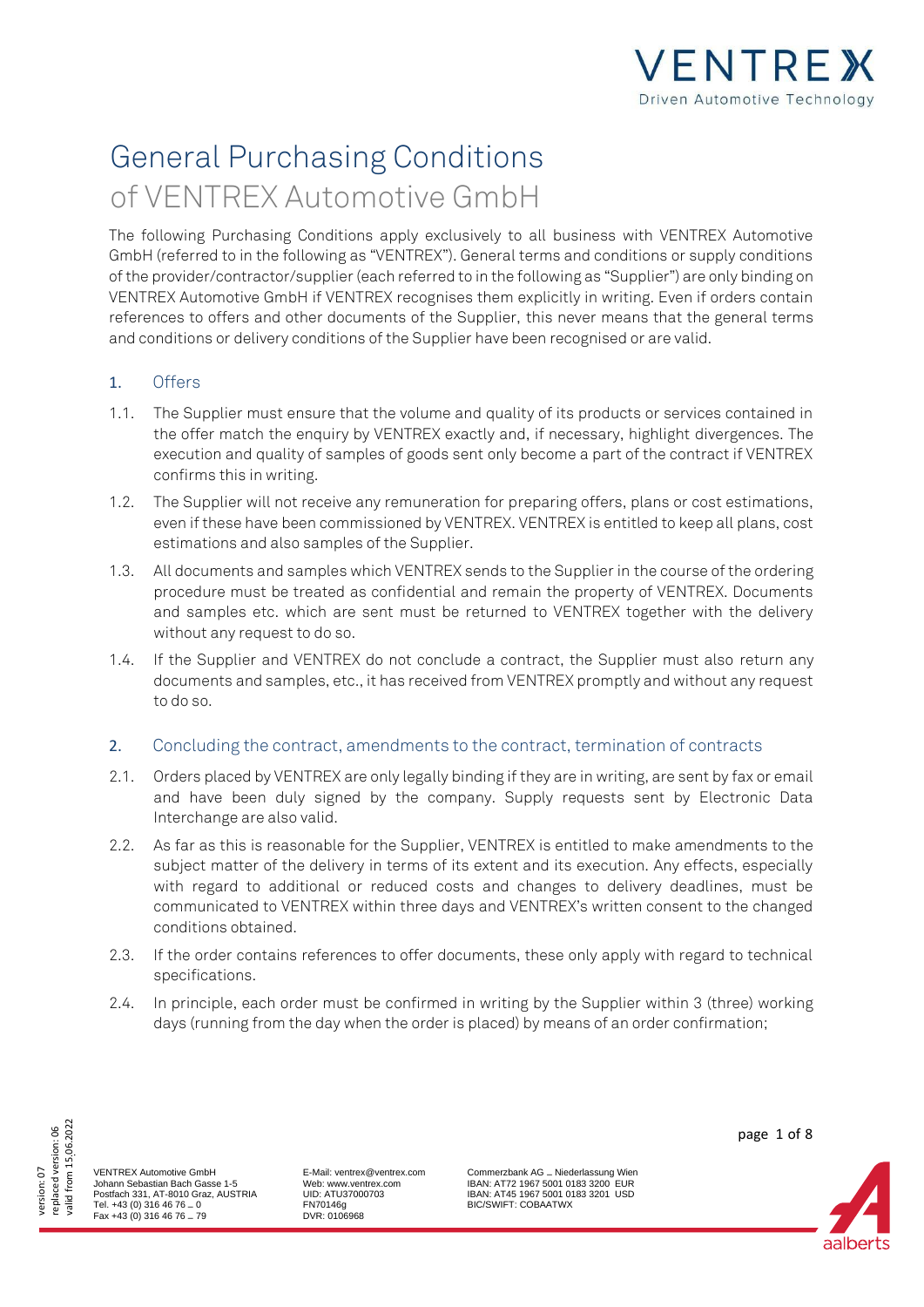

otherwise, VENTREX may revoke the order or terminate the contract concluded with immediate effect; this does not affect its other rights.

- 2.5. Drawings, specifications, logistics instructions, Quality Requirements for Suppliers and packaging rules are integral parts of contracts and orders which have to be considered at any time. For every business relationship with suppliers the Quality Requirements for Suppliers are a mandatory part in fulfilling a delivery contract. Downloa[d: www.ventrex.com/en/downloads](https://www.ventrex.com/en/downloads)
- 2.6. The Supplier must state VENTREX's order number on all documents and correspondence sent to VENTREX in connection with the respective order.
- 2.7. With regard to continuing relationships of obligations, VENTREX may terminate each contract in writing subject to a notice period of 30 (thirty) days; if nothing to the contrary has been agreed in the individual contract, the Supplier may terminate the contract in writing with effect to the end of a month, subject to a notice period of 90 (ninety) days.
- 2.8. If insolvency or restructuring proceedings have been initiated against the Supplier, material changes occur in the Supplier's control structures on the shareholder level, or the Supplier breaches a material provision of the contract, VENTREX may revoke each order and terminate the contract concluded with immediate effect; this does not affect its other rights.
- 2.9. Orders may only be passed on to sub-suppliers with the written consent of VENTREX. Breaches of this provision entitle VENTREX, without prejudice to its other rights, to revoke each order and to terminate the contract with immediate effect.
- 2.10. The Supplier is not permitted to assign any claims or to transfer the task of collecting claims against VENTREX to third parties; if it does so, this VENTREX may, without prejudice to its other rights, terminate the contract and revoke each order.

### 3. Delivery, delays in delivery, packaging

- 3.1. Divergences from agreements with, and orders placed by, VENTREX are only permitted with the prior written consent of VENTREX.
- 3.2. Delivery deadlines which have been agreed may not be changed, must be complied with exactly and are deemed to be the time when the goods arrive at the named place of destination. Delivery deadlines are calculated from the date when VENTREX placed its order.
- 3.3. If nothing to the contrary has been agreed, the delivery takes place DDP according to Incoterms 2010 at the place of destination named by VENTREX. This condition applies to deliveries made to a plant directly named by VENTREX as well as to a consignment warehouse named by VENTREX.
- 3.4. In the event of a threatened delay in delivery or performance, VENTREX must be informed of this in writing without delay, stating the reasons for and the duration of the delay. VENTREX may demand performance of the contract and compensation for any damage resulting from the delay; in the event of severe delays, it may withdraw from the contract without having to set a subsequent period for performance and also demand damages.



VENTREX Automotive GmbH Johann Sebastian Bach Gasse 1-5 Postfach 331, AT-8010 Graz, AUSTRIA Tel. +43 (0) 316 46 76 – 0 Fax +43 (0) 316 46 76 – 79

E-Mail: ventrex@ventrex.com Web: www.ventrex.com UID: ATU37000703 FN70146g DVR: 0106968

Commerzbank AG – Niederlassung Wien IBAN: AT72 1967 5001 0183 3200 EUR IBAN: AT45 1967 5001 0183 3201 USD BIC/SWIFT: COBAATWX

page 2 of 8

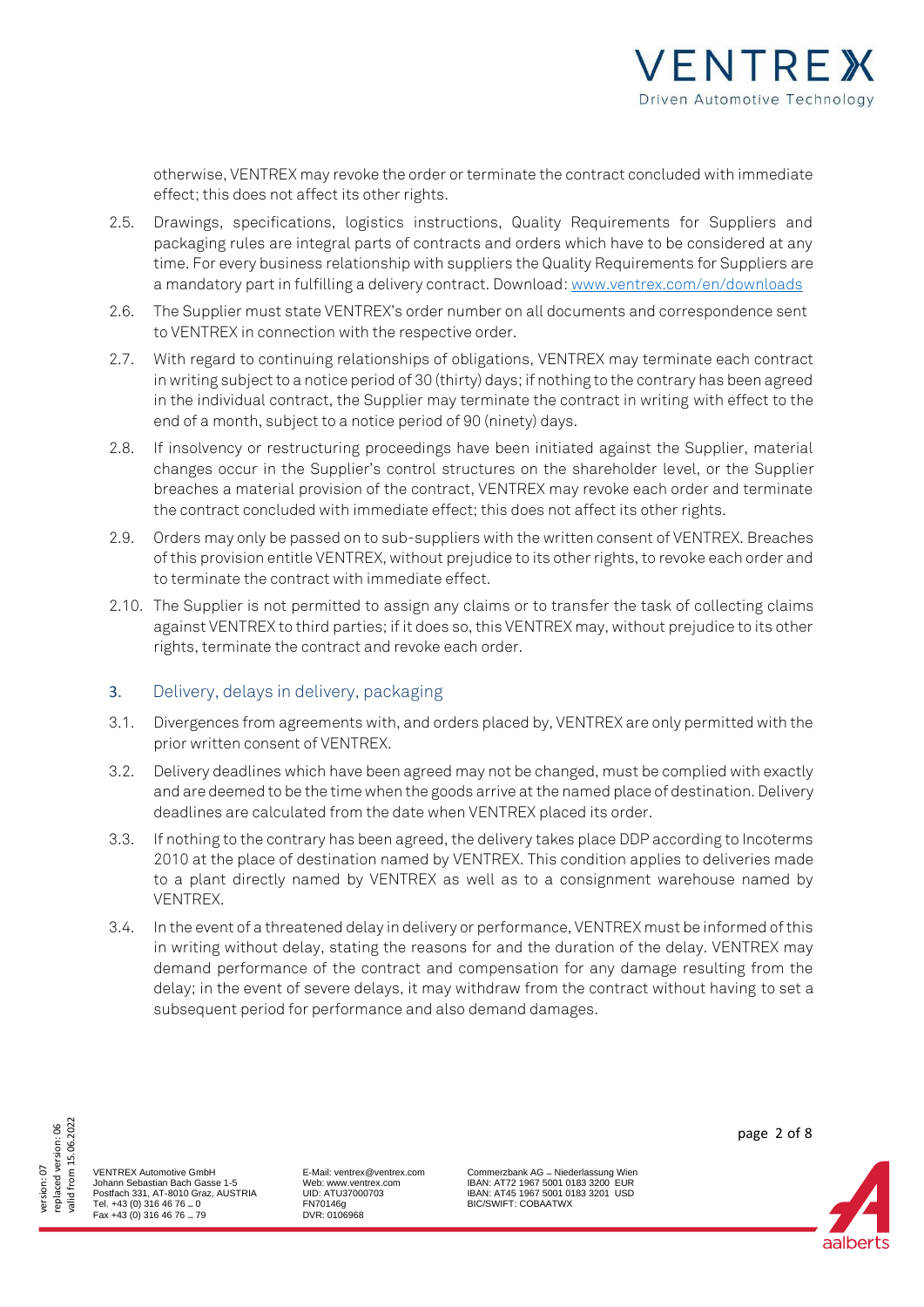

VENTREX may deduct a contractual penalty equal to 0.5 % (zero-point five percent) of the contractual sum per order per week of delay commenced. In the event of longer delays, the total contractual penalty may not exceed 15 % of the value of the order.

The following applies to Suppliers of equipment: In the event of delays on deadlines set for manufacturing and placing into operation, the Supplier will be charged a contractual penalty equal to 5 % (five percent) of the total amount of the order per commenced week of delay, or this amount will be deducted from the invoiced amount payable by VENTREX.

- 3.5. This does not affect the assertion of damages; this also applies in cases where a delayed partial delivery has already been accepted without reservation.
- 3.6. If it misses a deadline, the Supplier must use the fastest available means of transport to mitigate the delay. The Supplier must bear the costs of such transport.
- 3.7. It is only permitted to make deliveries before their due dates or make partial deliveries if VEN-TREX has given its written approval; this does not give rise to any claim to early payment. The Supplier must bear any additional costs that arise from this.
- 3.8. The quantitative acceptance of the goods is done by means of physically handing these over to an authorised employee of VENTREX at the named place of destination; the qualitative acceptance occurs when VENTREX place these goods into operation, or installs them, or processes them further.
- 3.9. All products delivered must be appropriately packaged. The delivery must comply with Austrian provisions regarding safety, packaging and hazardous substances, reference papers (e.g. security data sheets) must be attached. In the case of cross-border deliveries of goods, the relevant customs documents must be attached in compliance with the applicable statutory provisions. The Supplier bears the risk of inappropriate packaging and will indemnify VENTREX in this regard.
- 3.10. The Supplier bears all costs which arise because of statutory provisions concerning the disposal of the packaging materials that come with the delivery. VENTREX may charge the costs of disposal to the Supplier.

### 4. Prices and payment, holdback against potential overpayment, guarantee retention

- 4.1. If nothing to the contrary is agreed, fixed prices do not include VAT. The agreed fixed prices include all performance necessary to properly fulfil the contract. This includes (for example) costs of installation and documentation, costs of initial training, any license fees, costs of packaging, transport, insurance and unloading, public fees and levies as well as any social benefits and fees.
- 4.2. Payment will be made after the goods and the proper auditable invoice have been received in compliance with the contract; within 14 (fourteen) days less 3% (three percent) discount or within 60 (sixty) days, net.



VENTREX Automotive GmbH Johann Sebastian Bach Gasse 1-5 Postfach 331, AT-8010 Graz, AUSTRIA Tel. +43 (0) 316 46 76 – 0 Fax +43 (0) 316 46 76 – 79

E-Mail: ventrex@ventrex.com Web: www.ventrex.com UID: ATU37000703 FN70146g DVR: 0106968

Commerzbank AG – Niederlassung Wien IBAN: AT72 1967 5001 0183 3200 EUR IBAN: AT45 1967 5001 0183 3201 USD BIC/SWIFT: COBAATWX

page 3 of 8

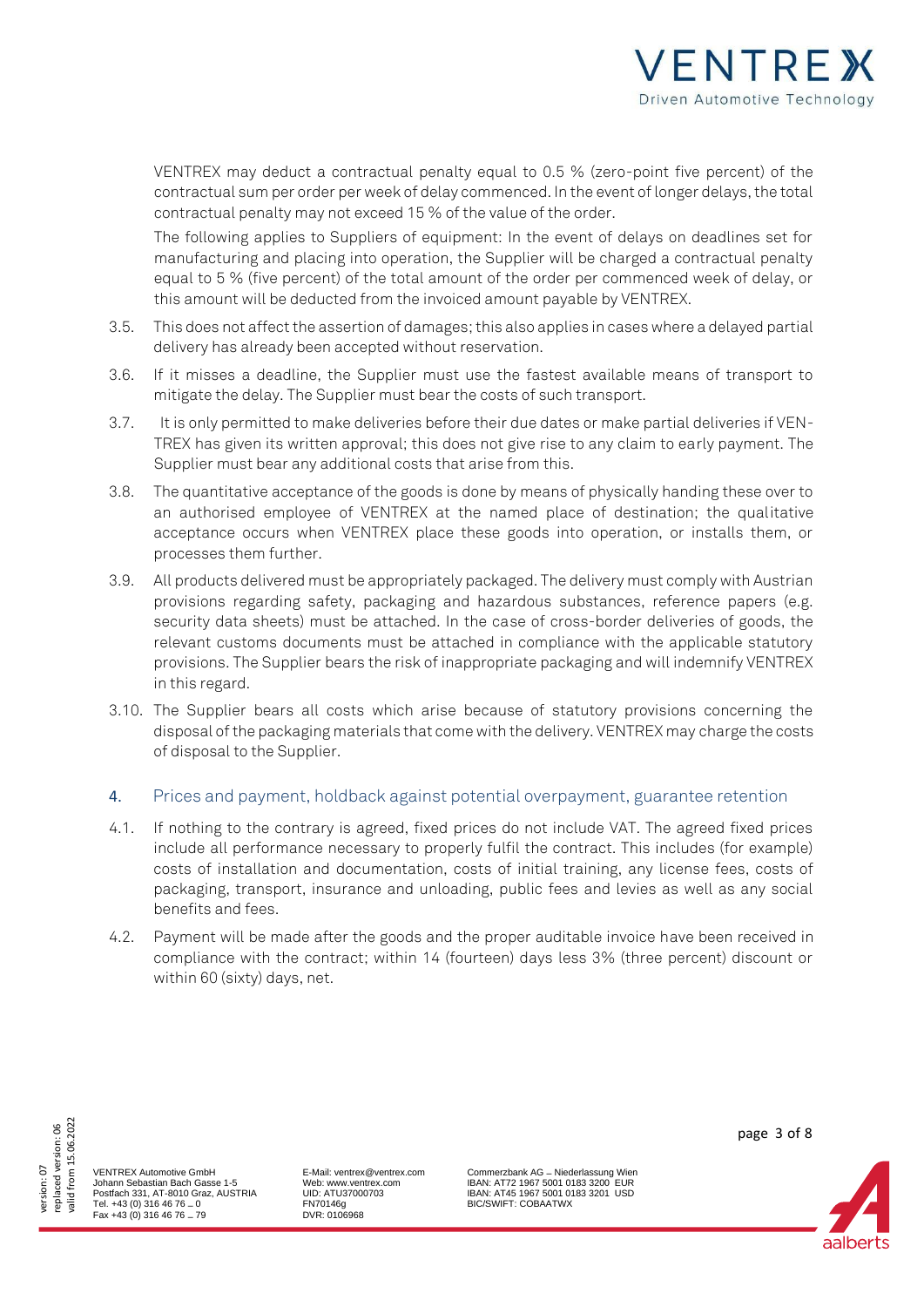

- 4.3. If there is a defect which is relevant under the law of guarantees, VENTREX may completely retain payment until the defect has been properly remedied, without losing any payment reductions such as discounts or rebates.
- 4.4. VENTREX may set off its claims against the Supplier using the Supplier's claims at any time.
- 4.5. The following applies to Suppliers of construction works and equipment:

Holdback: If partial invoices are issued, there will be a holdback of 10 (ten) % of the gross invoice amount. The sum held back will either be taken into consideration in the final invoice or credited towards the guarantee retention.

Guarantee retention: The guarantee retention amounts to 5 (five) % of the total order value and has a term of 5 (five) years running from the record of acceptance and can be redeemed upon presentation of a bank guarantee.

## 5. WARRANTY

- 5.1. The Supplier warrants that the products and equipment delivered by the Supplier and the services it renders shall comply with the specifications and intended use agreed in the contract, the state of the art in technology, the relevant norms and the applicable provisions of the respective state authorities and expert associations.
- 5.2. The Supplier waives the right to raise objections to late notifications of defects. Section 377 of the Austrian Commercial Code does not apply. Payments made by VENTREX do not constitute the unconditional acceptance of products, equipment or services.
- 5.3. VENTREX does not waive any warranty claims by accepting or approving drawings and documents which have been presented.
- 5.4. The warranties provided above by the Supplier are limited to a period of 36 months for all deliveries and services, running from the qualitative acceptance or the successful commencement of operations or the acceptance of equipment. The Supplier must, according to VENTREX's choice and irrespective of the type and extent of the defect, remedy or make improvements to defects in the deliveries or services which emerge during this warranty period without delay and at its own expense (if necessary, by making a substitute delivery); in the event of minor defects, the Supplier must reduce the price and pay damages instead of making improvements. VENTREX may choose the place of fulfilment with regard to remedying defects within the scope of the warranty obligation. If the Supplier fails to comply with the respective request of VENTREX (or fails to so properly, or within the relevant deadlines), VENTREX may terminate the contract wholly or in part. In urgent cases, and without losing its claims under the law of warranties in any respect, VENTREX may remedy the defect itself at the Supplier's expense or otherwise obtain a substitute. The warranty period for the affected goods/equipment/service begins to run again after the defect has been remedied.

The following applies to Suppliers of equipment or contractors for services: Defects must be remedied (repaired) within 48 (forty-eight) hours, running from the time when the defect or disruption is notified. If VENTREX makes such a notification on a Friday, the remedy of the defect or the repairs must be begun on Monday of the following week at the latest.

valid from 15.06.2022 valid from 15.06.2022 version: 07<br>replaced version: 06 replaced version: 06

VENTREX Automotive GmbH Johann Sebastian Bach Gasse 1-5 Postfach 331, AT-8010 Graz, AUSTRIA Tel. +43 (0) 316 46 76 – 0 Fax +43 (0) 316 46 76 – 79

E-Mail: ventrex@ventrex.com Web: www.ventrex.com UID: ATU37000703 FN70146g DVR: 0106968

Commerzbank AG – Niederlassung Wien IBAN: AT72 1967 5001 0183 3200 EUR IBAN: AT45 1967 5001 0183 3201 USD BIC/SWIFT: COBAATWX



aalherts

page 4 of 8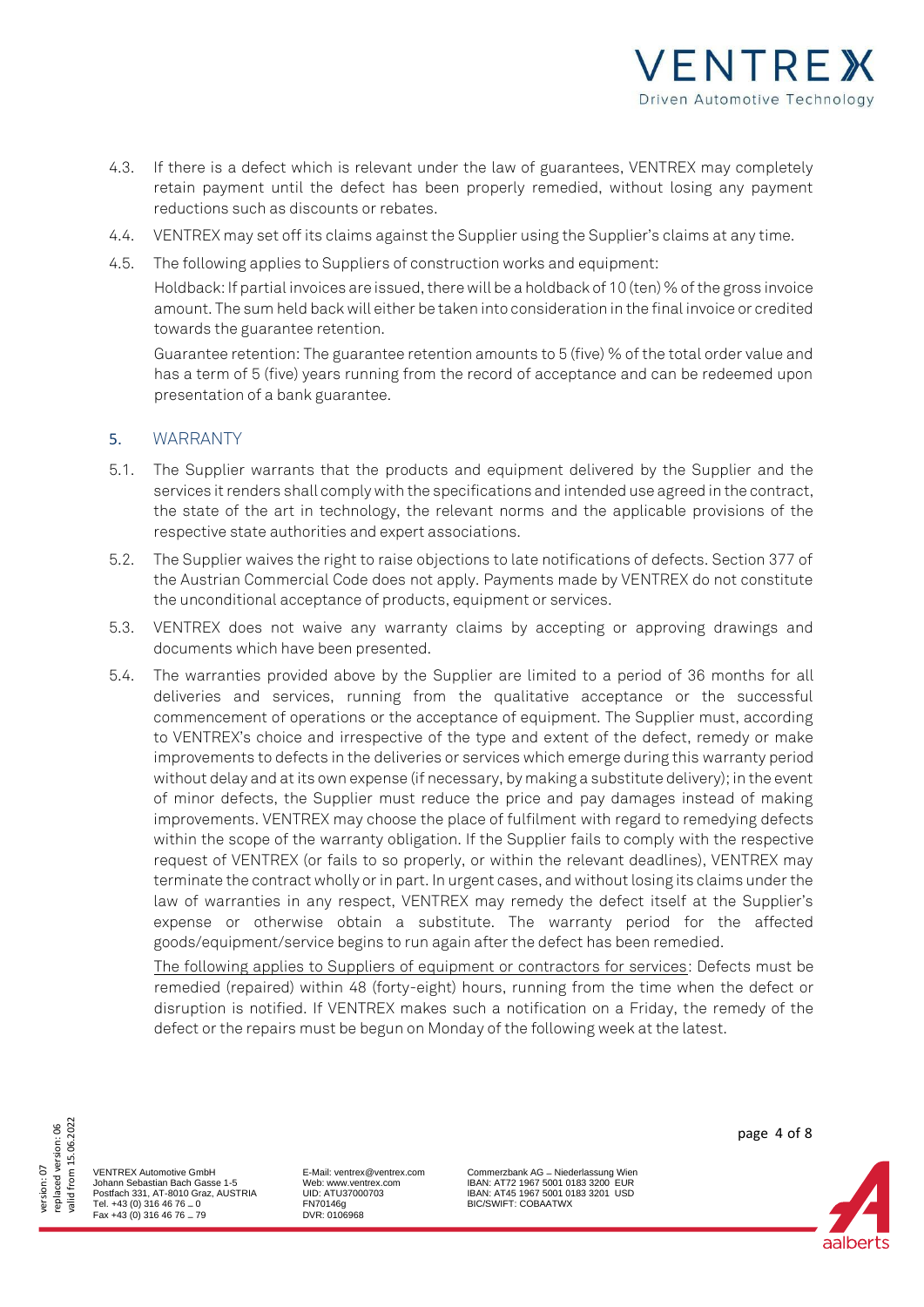

5.5. The Supplier is liable for ensuring that each delivery is free and clear of third party rights (in particular property and security rights), that VENTREX acquires the unencumbered ownership upon delivery and that the delivery and its use do not infringe on any commercial or intellectual property rights of third parties, either in Austria or abroad and will indemnify VENTREX in this respect.

## 6. Damages

- 6.1. The Supplier is liable without limitation to VENTREX for all damage which results from (or in connection with) its deliveries or performance; this includes consequential damage.
- 6.2. The supplier is additionally obliged to keep all legal and official demands applying to all product-related and process-related special features and to transmit this obligation also to his subcontractors. The subcontractors are also obliged to keep and assign all legal and official demands along their supply chain to the original site of manufacturing of the product.
- 6.3. The Supplier will also indemnify VENTREX for all third party claims which result from defects in its goods. If third parties enforce claims, the Supplier will send VENTREX all information which is required to defend itself against such claims and, if VENTREX so desires, join the proceeding on the side of VENTREX as an intervening party.
- 6.4. If, in its capacity as manufacturer of the final product, VENTREX becomes liable for damage and this damage can be traced back to products, basic materials, services, equipment or parts which were delivered by the Supplier, the Supplier must indemnify VENTREX against such liability and compensate it in full, irrespective of any fault on the part of the Supplier.

## 7. Product liability, Insurance

- 7.1. If its customers or third parties take legal action against VENTREX because of defects in its products on the basis of Austrian or foreign provisions on product liability, the Supplier must indemnify VENTREX for those claims and costs that were caused by the defects in the Products delivered by the Supplier. Furthermore, VENTREX may demand that the Supplier pay compensation for costs that VENTREX incurs because it had to take measures to avert hazards, e.g. warnings about, or precautionary recalls of, a defective product. The Supplier must bear the costs incurred by VENTREX for determining hazards (in particular costs of an expert) as well as internal administration and processing costs, unless the Supplier can furnish proof of no causality.
- 7.2. The Supplier will insure itself to an appropriate extent against all risks of product liability and producer liability, including the risk of recalls, i.e. for at least EUR 10 million (ten million euros). An insurance policy must be sent to VENTREX at the beginning of the business relationship without being requested to do so. This insurance must be maintained throughout the entire period when product liability claims can be lodged against VENTREX or the SUPPLIER. The Supplier will send VENTREX proof of insurance in January of each year, without being requested to do so.



VENTREX Automotive GmbH Johann Sebastian Bach Gasse 1-5 Postfach 331, AT-8010 Graz, AUSTRIA Tel. +43 (0) 316 46 76 – 0 Fax +43 (0) 316 46 76 – 79

E-Mail: ventrex@ventrex.com Web: www.ventrex.com UID: ATU37000703 FN70146g DVR: 0106968

Commerzbank AG – Niederlassung Wien IBAN: AT72 1967 5001 0183 3200 EUR IBAN: AT45 1967 5001 0183 3201 USD BIC/SWIFT: COBAATWX

page 5 of 8

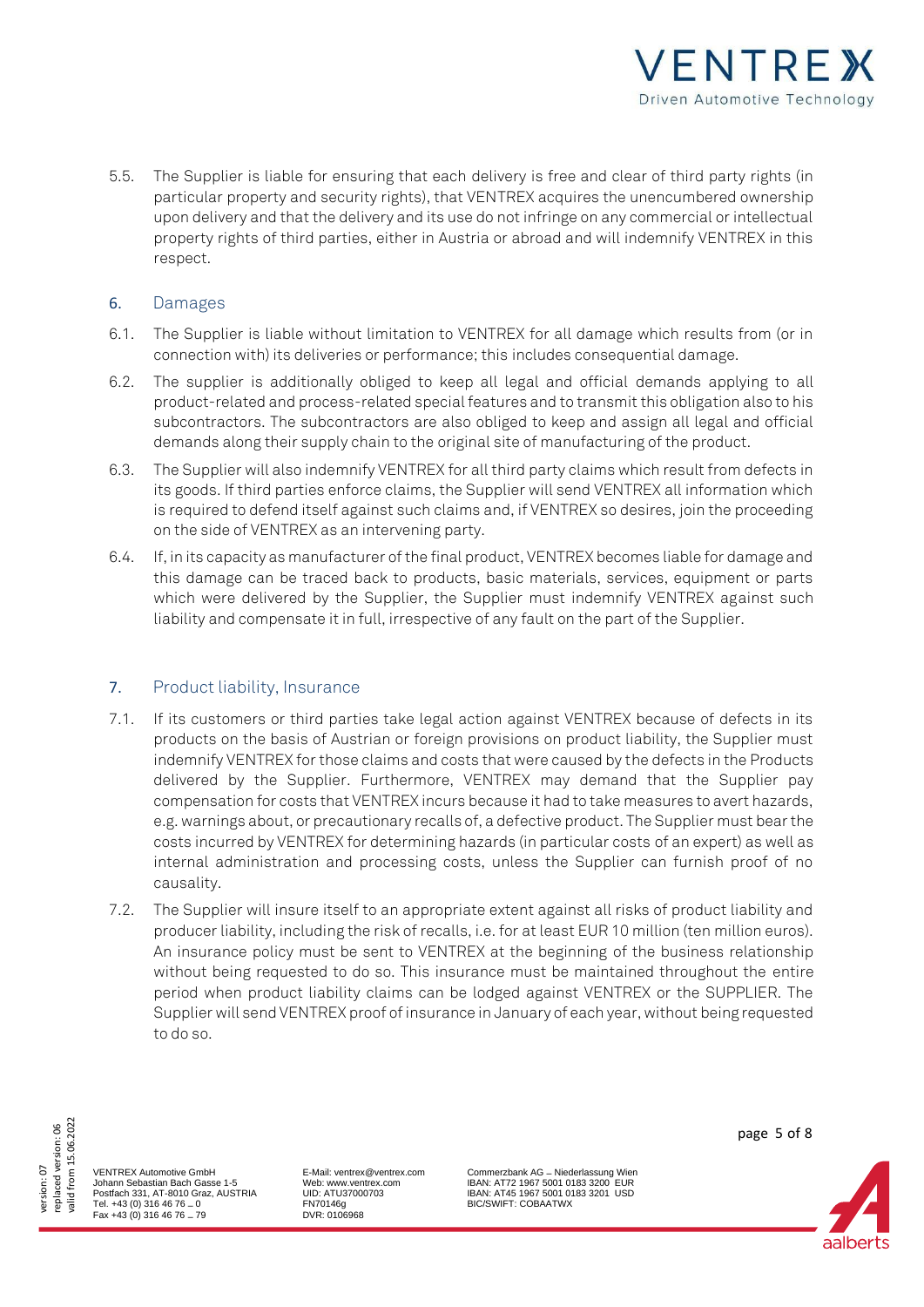

## 8. Confidentiality

- 8.1. The Supplier must treat all information and documents it receives from VENTREX or in connection with fulfilling the contract as strictly confidential and only use it to fulfil the contractual obligations. If it breaches this confidentiality obligation, the Supplier must pay a penalty of EUR 25,000 (twenty-five thousand euros) to VENTREX upon its first request. This penalty is not subject to the right of judicial mitigation and also does not constitute a waiver of the right to enforce further claims to damages.
- 8.2. If passing on information to third parties is compulsory and unavoidable to fulfil the contract, the Supplier must ensure that such third parties are legally bound by the confidentiality obligations under this provision before passing on the information. In any case, the Supplier is liable for any breaches of this confidentiality obligation by its sub-suppliers or contractual partners and must fully indemnify VENTREX in this regard.
- 8.3. Products which are manufactured according to VENTREX's drawings or documents or the like, may not be used by the Supplier itself; nor may they be offered or delivered to third parties.
- 8.4. The Supplier may only nominate VENTREX as a reference vis-à-vis third parties if VENTREX has given its prior written consent.

## 9. Data Protection, IT-Security

- 9.1. Notwithstanding all legal obligations, the supplier guarantees VENTREX that it has fully implemented all regulations stipulated within the EU-GDPR and, if requested, provides VENTREX with its data protection documentation.
- 9.2. The supplier is obliged to a state-of-the-art safeguarding of information and data of VENTREX at any time against unauthorized access, alteration, destruction or loss, unauthorized transmission, unauthorized processing and misuse. When securing data, all precautions and measures must be guaranteed in accordance with the currently recognized state of the art in order to legally safely archive and restore data files at any time without loss. Upon request of VENTREX, the supplier is obligated to have a TISAX® Audit (www.tisax.de) carried out within a reasonable period of time with the TISAX® Audit target specified by VENTREX and to provide the result to VENTREX.

## 10. INTELLECTUAL PROPERTY RIGHTS

10.1. Supplier may only use the Intellectual Property Rights of Ventrex, whether such Intellectual Property Rights are in Products or in Ventrex Tooling, for the production and supply of Products to Ventrex and may not use such Intellectual Property Rights for the production and/or supply of any goods or services to any other third party.



VENTREX Automotive GmbH Johann Sebastian Bach Gasse 1-5 Postfach 331, AT-8010 Graz, AUSTRIA Tel. +43 (0) 316 46 76 – 0 Fax +43 (0) 316 46 76 – 79

E-Mail: ventrex@ventrex.com Web: www.ventrex.com UID: ATU37000703 FN70146g DVR: 0106968

Commerzbank AG – Niederlassung Wien IBAN: AT72 1967 5001 0183 3200 EUR IBAN: AT45 1967 5001 0183 3201 USD BIC/SWIFT: COBAATWX

page 6 of 8

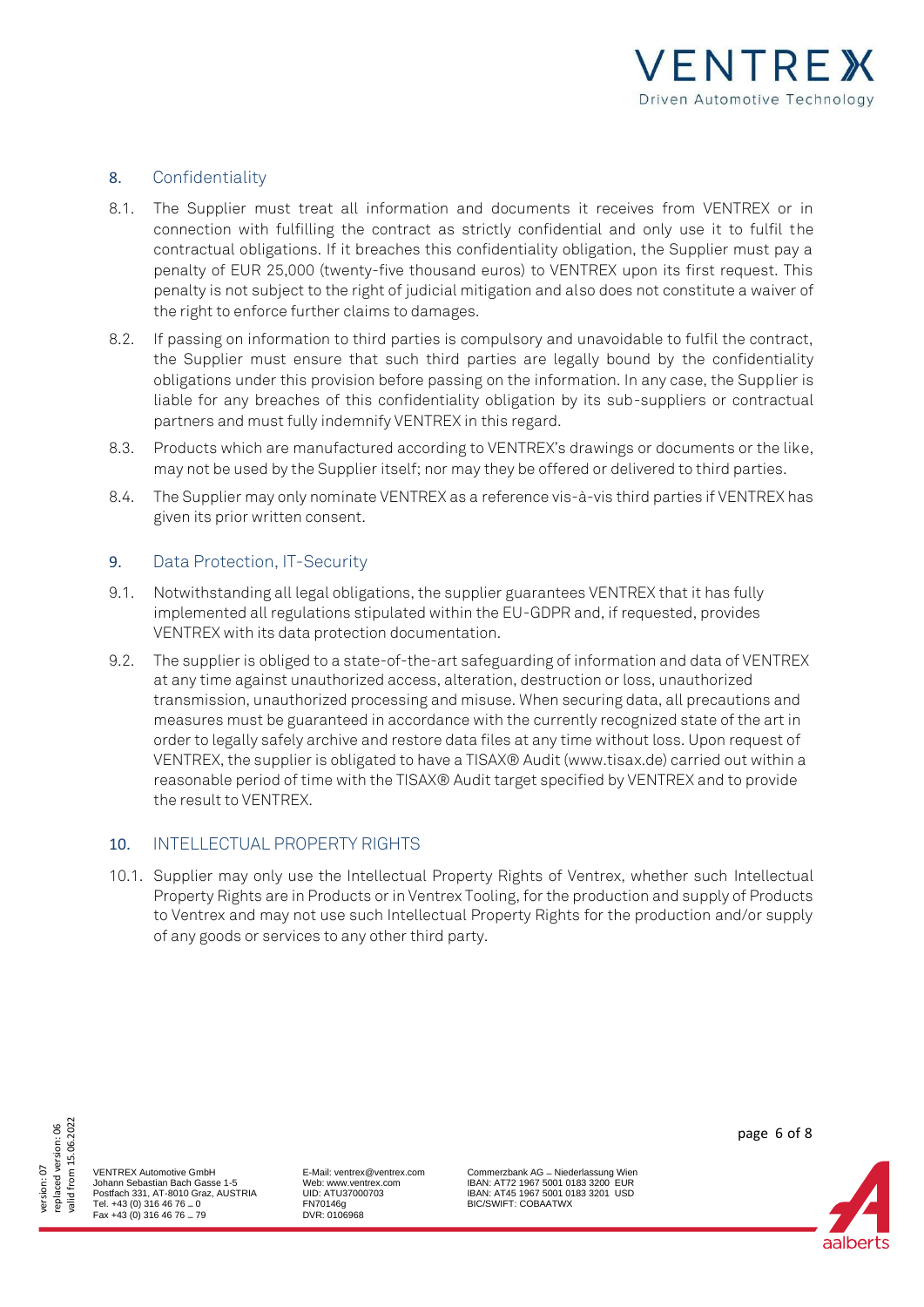

- 10.2. If Ventrex pays, or otherwise compensates, Supplier for development or design work initiated by Ventrex for Products or Ventrex Tooling, any Intellectual Property Rights arising from such work shall accrue to Ventrex.
- 10.3. Supplier is responsible for ensuring that the Products or its use do not infringe the Intellectual Property Rights of any third party. Supplier will, at its sole cost and expense, indemnify and hold Ventrex harmless against any and all claims for any alleged infringement of Intellectual Property Rights that may be brought against Ventrex or anybody that uses the Products arising out of or relating to the Products or their use and either to replace the Products by equivalent products or to obtain all necessary consents for the continued use of the Products. Said undertaking shall not apply to the extent Ventrex has performed the development or design work causing such infringement. Supplier shall, at Ventrex' request, assist Ventrex in disputes in which Ventrex could become involved by reason of such infringement and if required by Ventrex take on the conduct of any dispute.

## 11. CODE OF CONDUCT

11.1. Supplier undertakes to comply with Aalbert Group's (of which Ventrex is an affiliated company) Code of Conduct and as published from time to time here: [Supplier Code of Conduct](https://aalberts.com/people-and-culture#code-of-conduct)

(https://aalberts.com/people-and-culture#code-of-conduct)

## 12. EXPORT CONTROL AND ORIGIN

- 12.1. If any Product, or component therein, is subject to national export or control regulations in the European Union or in those countries where Supplier produces the Product or those countries from which the components originate, Supplier shall be obliged, prior to the Parties executing the Supply Agreement, to notify Ventrex in writing thereof and of the scope of the export restrictions.
- 12.2. Supplier shall be obliged to deliver all assistance, information or certificates needed by Ventrex for custom clearance for any Product or component therein, which Supplier delivers to Ventrex.
- 12.3. Supplier shall upon delivery supply Ventrex with an export certificate or its equivalent containing among other things details of the origin of the Product delivered.

### 13. General

- 13.1. Graz, Austria is agreed as the exclusive jurisdiction.
- 13.2. This contractual relationship is governed exclusively by Austrian law, excluding its conflicts of laws rules. United Nations Convention on Contracts for the International Sale of Goods (UN Sales Law) does not apply.
- 13.3. All disputes arising out of or in connection with this Agreement or the breach, termination or invalidity thereof shall be submitted to the Vienna International Arbitral Centre (VIAC) of the



VENTREX Automotive GmbH Johann Sebastian Bach Gasse 1-5 Postfach 331, AT-8010 Graz, AUSTRIA Tel. +43 (0) 316 46 76 – 0 Fax +43 (0) 316 46 76 – 79

E-Mail: ventrex@ventrex.com Web: www.ventrex.com UID: ATU37000703 FN70146g DVR: 0106968

Commerzbank AG – Niederlassung Wien IBAN: AT72 1967 5001 0183 3200 EUR IBAN: AT45 1967 5001 0183 3201 USD BIC/SWIFT: COBAATWX

page 7 of 8